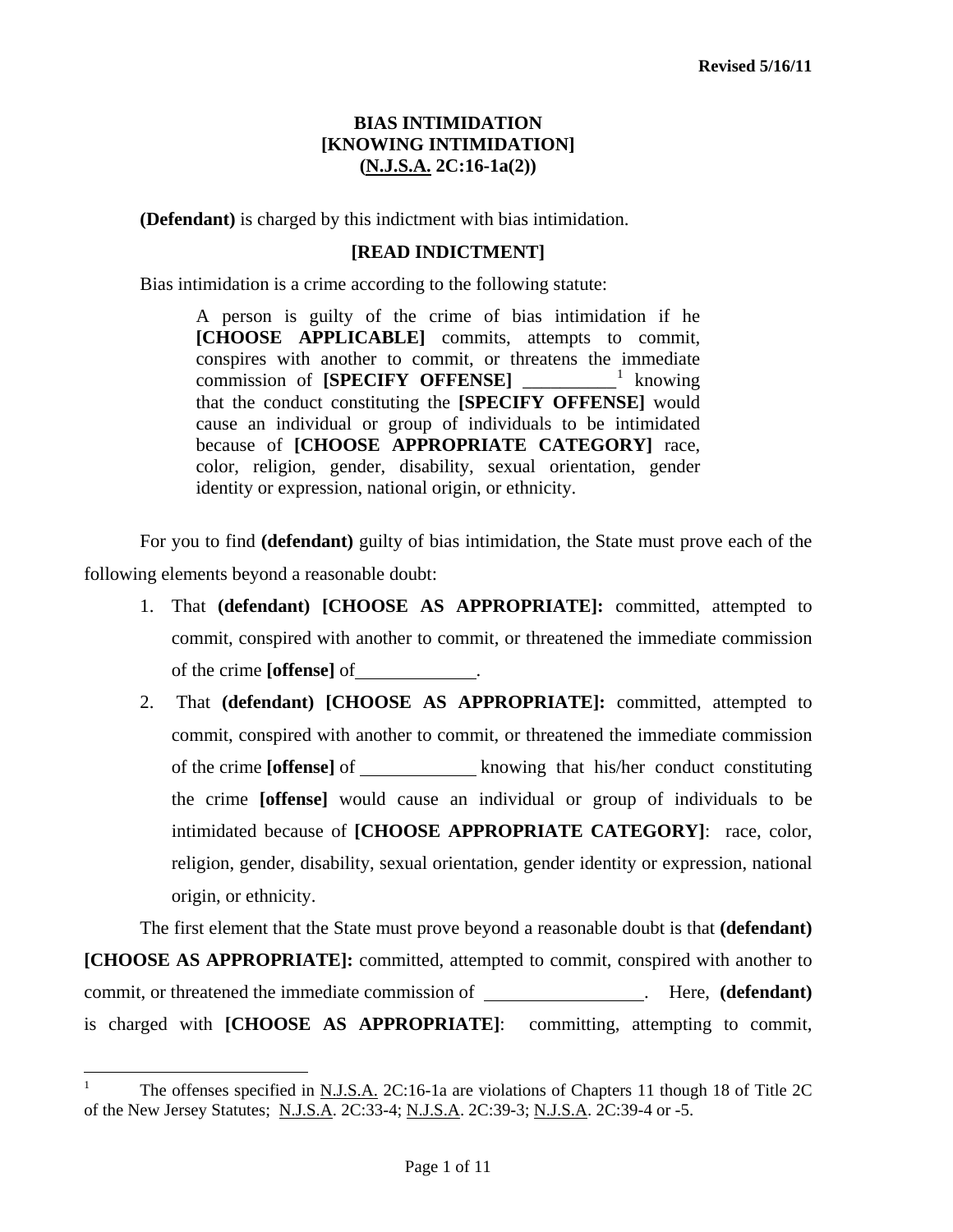\_\_\_\_\_\_\_\_\_\_\_\_\_\_\_\_\_\_\_\_\_\_\_\_\_.

conspiring with another to commit, or threatening the immediate commission of

 **[SPECIFY OFFENSE]**. The elements of that offense are **[SUMMARIZE ELEMENTS]**. [2](#page-0-0)

#### **[CHOOSE AS APPROPRIATE]**

#### **ATTEMPT**

#### **(N.J.S.A. 2C:5-1)**

#### **ALTERNATIVE I**

[To be used when defendant is charged with Attempt]

The indictment charges that the defendant attempted to commit the crime of

#### **ALTERNATIVE II**

[If the facts raise the question whether the crime was completed, the jury should be instructed to "turn to a consideration of whether an attempt to commit the crime has been established." $3$ ]

 The indictment charges that the defendant committed the crime of \_\_\_\_\_\_\_\_\_\_\_\_\_\_\_\_\_\_\_\_\_\_. If you find that the State has failed to prove beyond a reasonable doubt that the crime of \_\_\_\_\_\_\_\_\_\_\_\_\_\_\_\_\_\_\_\_ was committed, then you should consider whether an attempt to commit the crime has been established.

# **[If "knowing" or lesser culpability would have sufficed for the completed crime, add the following]**

 Before I explain the definition of an attempt, let me explain an important difference between an attempt and the crime of \_\_\_\_\_\_\_\_\_\_\_\_\_\_\_\_\_. Although it is possible to commit the crime of \_\_\_\_\_\_\_\_\_\_\_\_\_\_\_\_\_\_\_ with [knowledge/recklessness], to be guilty of an attempt the defendant must act with purpose. In other words, the defendant must have the purpose to commit the crime of  $\qquad \qquad$ , in order to be guilty of attempting it.<sup>[4](#page-1-1)</sup>

#### **[MAIN CHARGE]**

<span id="page-1-2"></span> $\frac{1}{2}$  If attempt or conspiracy has already been charged to the jury go to "[Resumption of Main Charge]."

<span id="page-1-0"></span><sup>3</sup> N.J.S.A. 2C:1-8d(2).

<span id="page-1-1"></span><sup>4</sup> State v. Rhett, 127 N.J. 3, 6-7 (1992); State v. Robinson, 136 N.J. 476, 485-86 (1994).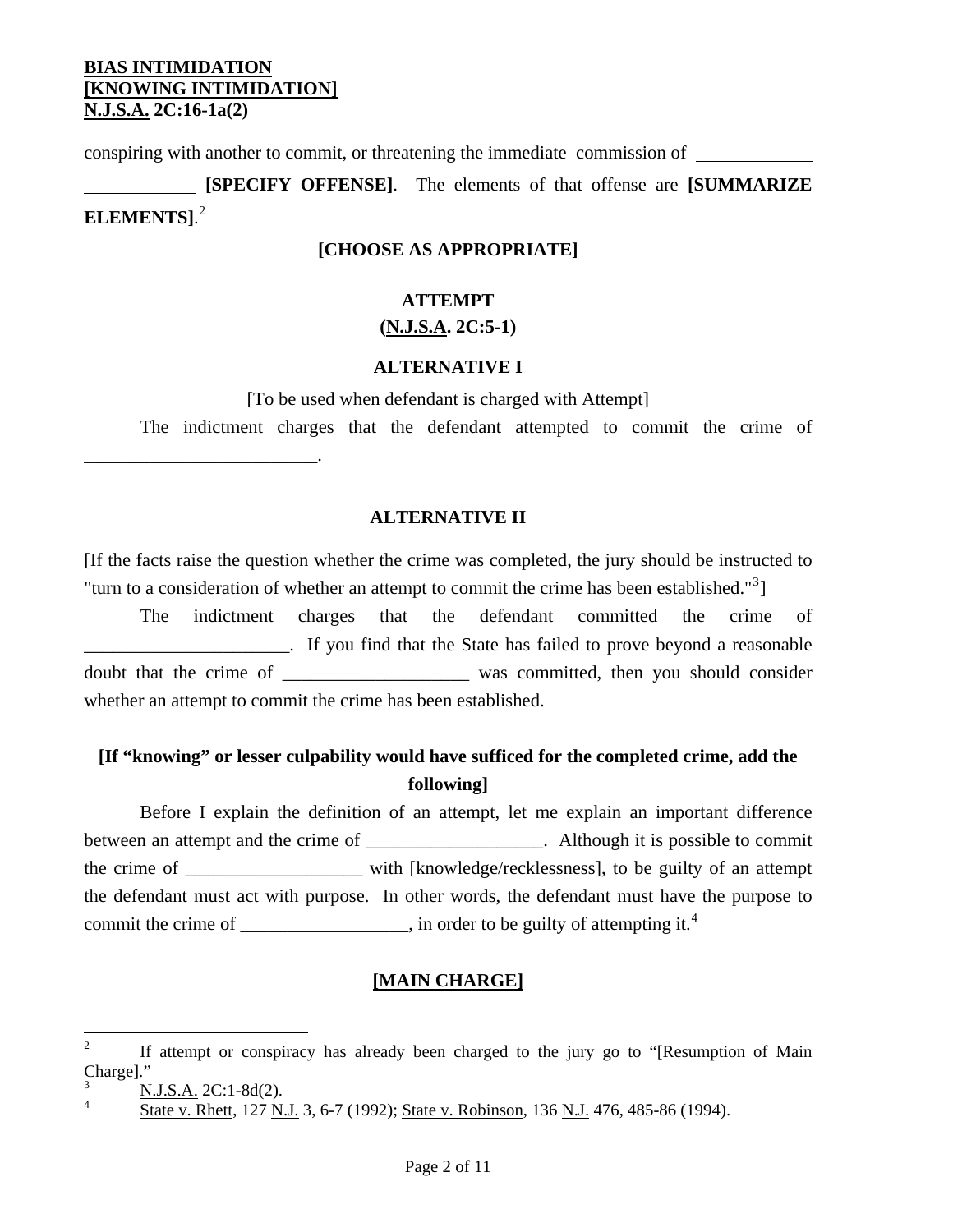$\overline{a}$ 

The law provides that a person is guilty of an attempt to commit a crime if the person: $5$ 

# **[Select the appropriate section]**

## **[(1) Attempt - Impossibility]**

 Purposely engages in conduct which would constitute the crime if the attendant circumstances were as a reasonable person would believe them to be;

## **[or]**

# **[(2) Attempt - When Causing a Particular Result is an Element of the Crime]**

Does or omits to do anything with the purpose of causing [result] without further conduct on his part.

## **[or]**

## **[(3) Attempt-Substantial Step]**

 Purposely does or omits to do anything which, under the circumstances as a reasonable person would believe them to be, is an act or omission constituting a substantial step in the course of conduct planned to culminate in his commission of the crime.

 Thus, in order to find the defendant guilty of a criminal attempt, the State must prove two elements beyond a reasonable doubt:

# **[Select the appropriate Section] [(1) Attempt - Impossibility]**

 The first element is that the defendant acted purposely. A defendant acts purposely with respect to the nature of his/her conduct or a result thereof if it is his/her conscious object to engage in conduct of that nature or to cause such a result. A person act purposely with respect to attendant circumstances if he/she is aware of the existence of such circumstances or he/she believes or hopes that they exist.

 The second element is that the defendant engaged in conduct which would constitute the crime of \_\_\_\_\_\_\_\_\_\_ had the facts been as a reasonable person would have believed them to be.

# **[Here define the crime allegedly attempted if it has not been defined already, or refer jurors to the definition previously charged.]**

<span id="page-2-0"></span><sup>5</sup> Because all attempts must be purposeful, State v. Rhett, 127 N.J. 3; State v. Robinson, 136 N.J. 476, and because other portions of the statute include the requirement of purpose, the language in N.J.S.A. 2C:5-1a, "acting with the kind of culpability otherwise required for the commission of the crime," should not be charged.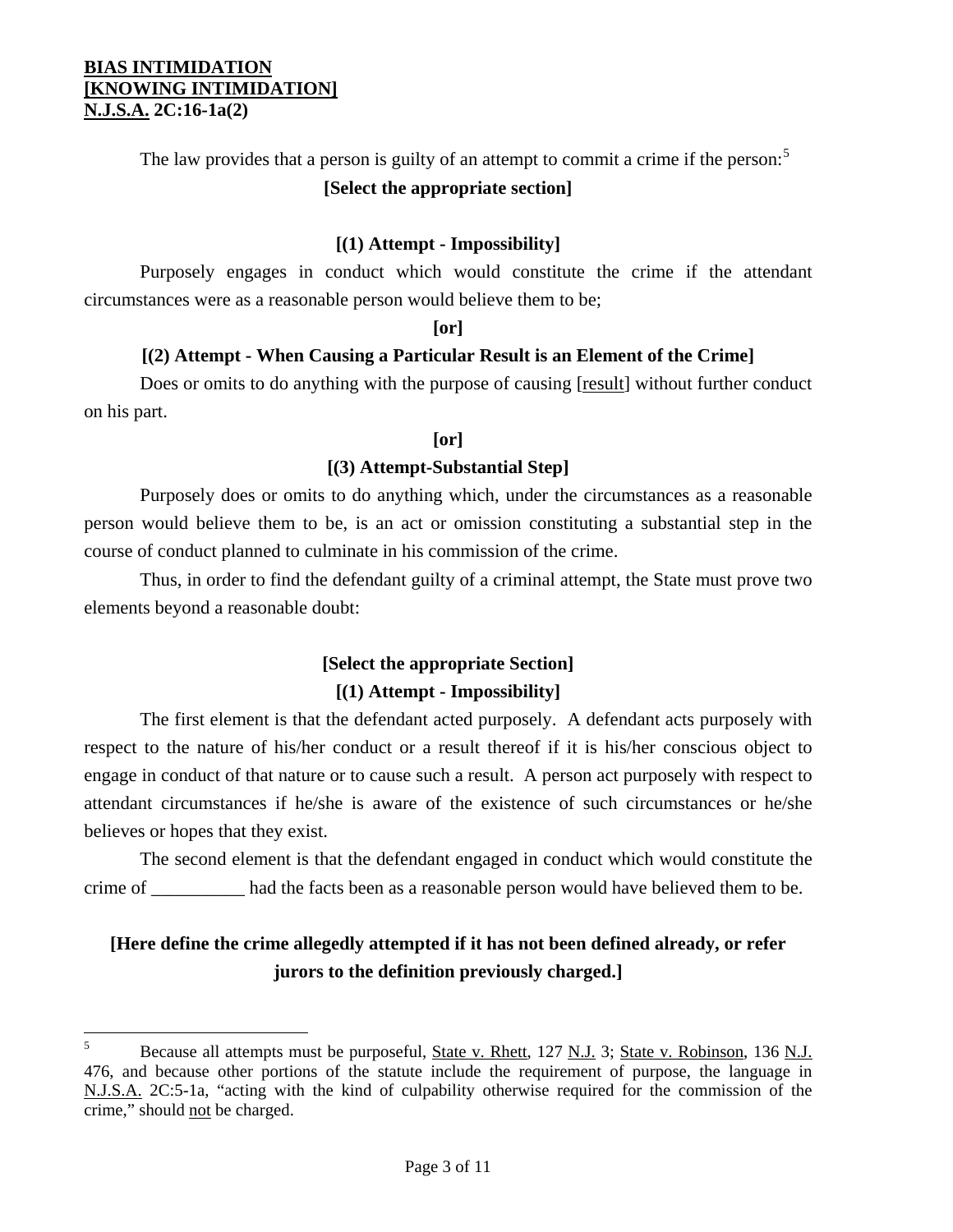1

 If the accused purposely engaged in conduct that would constitute the crime of \_\_\_\_\_\_\_\_\_\_ had the facts been as a reasonable person would have believed them to be, you should consider that conduct as evidence of guilt of attempt to commit example in the state of guilt of attempt to commit matter that the defendant failed to accomplish his/her intended result because the facts were not as a reasonable person would have believed them to be; it is no defense that the defendant could not succeed in reaching his/her intended result because of circumstances unknown to him/her. However, there cannot be an attempt to commit a crime unless the attempt, if completed, would have constituted the crime.<sup>[6](#page-2-0)</sup>

#### **[or]**

#### **[(2) When Causing a Particular Result is an Element of the Crime.]**

First, that the defendant had the purpose to cause [here state the result that is an element of the alleged attempted crime]. A defendant acts purposely with respect to the nature of his/her conduct or a result thereof if it is his/her conscious object to engage in conduct of that nature or to cause such a result. A person acts purposely with respect to attendant circumstances if he/she is aware of the existence of such circumstances or he/she believes or hopes that they exist.

The second element is that the defendant did or omitted to do anything to cause [state the result which is an element] without further conduct or action on his/her part. Where the accused has done all that he/she believes necessary to cause [state the result which is an element], you should consider that as evidence of guilt of an attempt to commit

#### **[or]**

#### **[(3) Substantial Step]**

First, that the defendant had the purpose to committing the crime of \_\_\_\_\_\_\_\_. A defendant acts purposely with respect to the nature of his/her conduct or a result thereof if it is his/her conscious object to engage in conduct of that nature or to cause such a result. A person acts purposely with respect to attendant circumstances if he/she is aware of the existence of such circumstances or he/she believes or hopes that they exist.

 The second element is that the defendant purposely did or omitted to do anything, which, under the circumstances as a reasonable person would believe them to be, is an act or omission that is a substantial step in the course of conduct planned to culminate in his/her commission of the crime. However, the step taken must strongly show the defendant's criminal purpose. That

<span id="page-3-0"></span><sup>6</sup> Final Report of the New Jersey Criminal Law Revision Commission, Vol. II: Commentary, pp.114-115, quoting from State v. Moretti, 52 N.J. 182, 186-90 (1968). N.J.S.A. 2C:5-1a(1) rejects outright the defense of impossibility.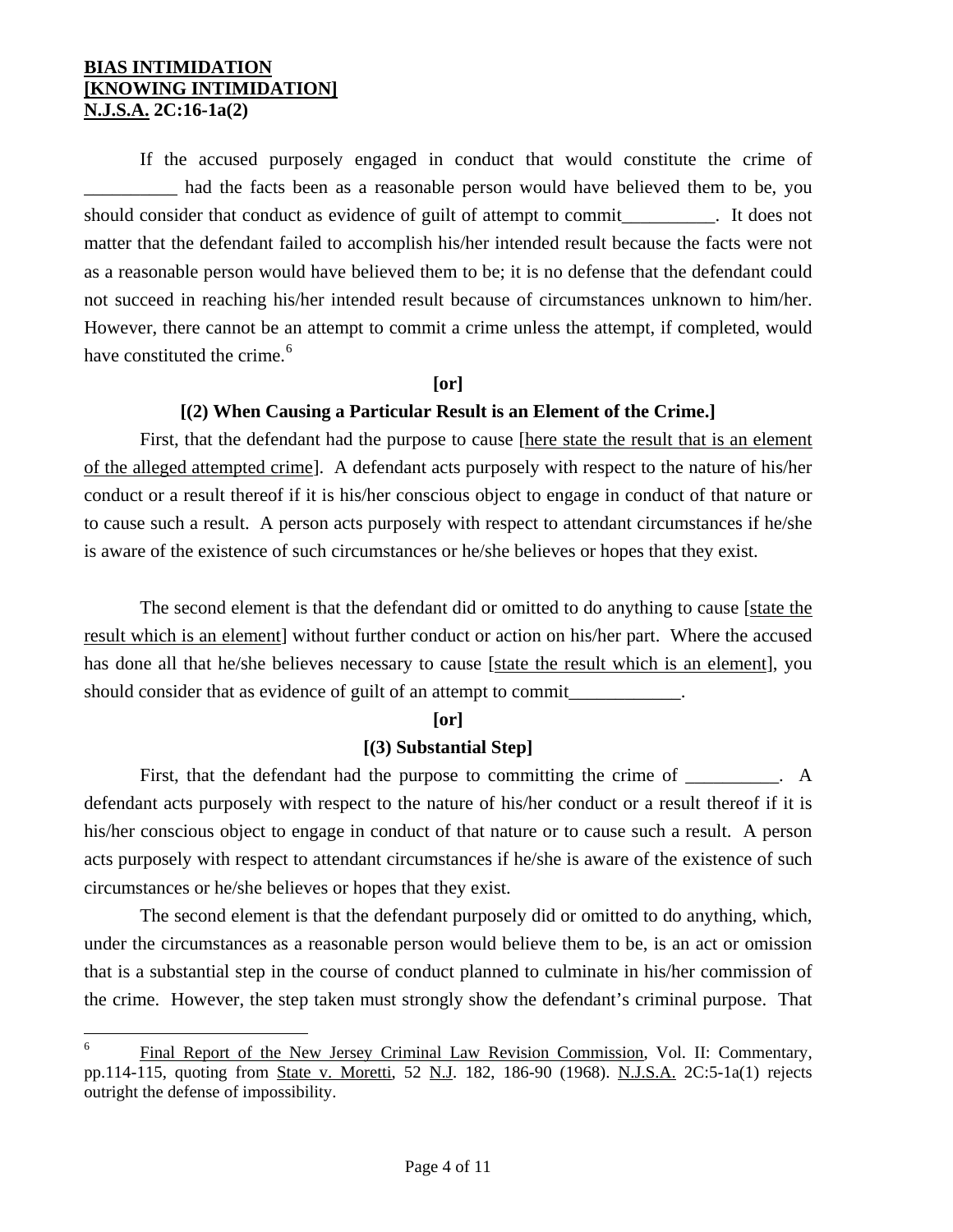is, the step taken must be substantial and not just a very remote preparatory act, and must show that the accused has a firmness of criminal purpose.

## **[Charge in Every Case Except One Involving the Renunciation Defense:]**

 If you find that the State has proven each of these elements beyond a reasonable doubt, then you must find the defendant guilty of an attempt to commit\_\_\_\_\_\_\_\_\_\_. However, if you find that the State failed to prove any of these elements beyond a reasonable doubt, then you must find the defendant not guilty of an attempt to commit\_\_\_\_\_\_\_\_\_\_\_\_\_\_\_\_\_\_\_\_\_\_\_

# **[Charge Where Appropriate] RENUNCIATION OF CRIMINAL PURPOSE**

[To be used when the defendant's conduct would otherwise constitute an attempt

under Section 2 or 3 above]

 As part of the defendant's denial of guilt, the defendant raised the defense of renunciation of criminal purpose.

 The accused must prove, by a preponderance of the evidence, that he/she abandoned his/her effort to commit the crime or otherwise prevented its commission under circumstances that show a complete and voluntary decision to renounce his/her criminal purpose. The abandonment of the criminal effort must begin with the defendant and not be forced upon him/her by some outside event, such as police intervention.<sup>[7](#page-3-0)</sup> Renunciation of criminal purpose is not voluntary if the reason for it is that it seems more likely that defendant will be detected or caught, or the objective seems more difficult than it did at the beginning of the course of conduct. Renunciation is not complete if the defendant only decides to postpone the criminal conduct to a better time or to focus on another but similar objective or victim. If mere abandonment of the criminal effort is not enough to prevent the offense, then the defendant must have taken further and affirmative steps that actually prevented the commission of the offense.<sup>[8](#page-4-0)</sup>

 As I stated, the defendant must prove renunciation by a preponderance of the evidence. I previously explained that the State has the burden of proving every element of the crime(s) charged beyond a reasonable doubt. The burden of proving renunciation by a preponderance of the evidence is a lesser burden. It simply means that the defendant has the burden of establishing that the evidence supporting renunciation is more likely true than not. Another way to describe it is the greater weight of the believable evidence in the case. It does not necessarily mean the

<sup>-&</sup>lt;br>7 Code Commentary at 124.

<span id="page-4-1"></span><span id="page-4-0"></span><sup>8</sup> Id. at 125.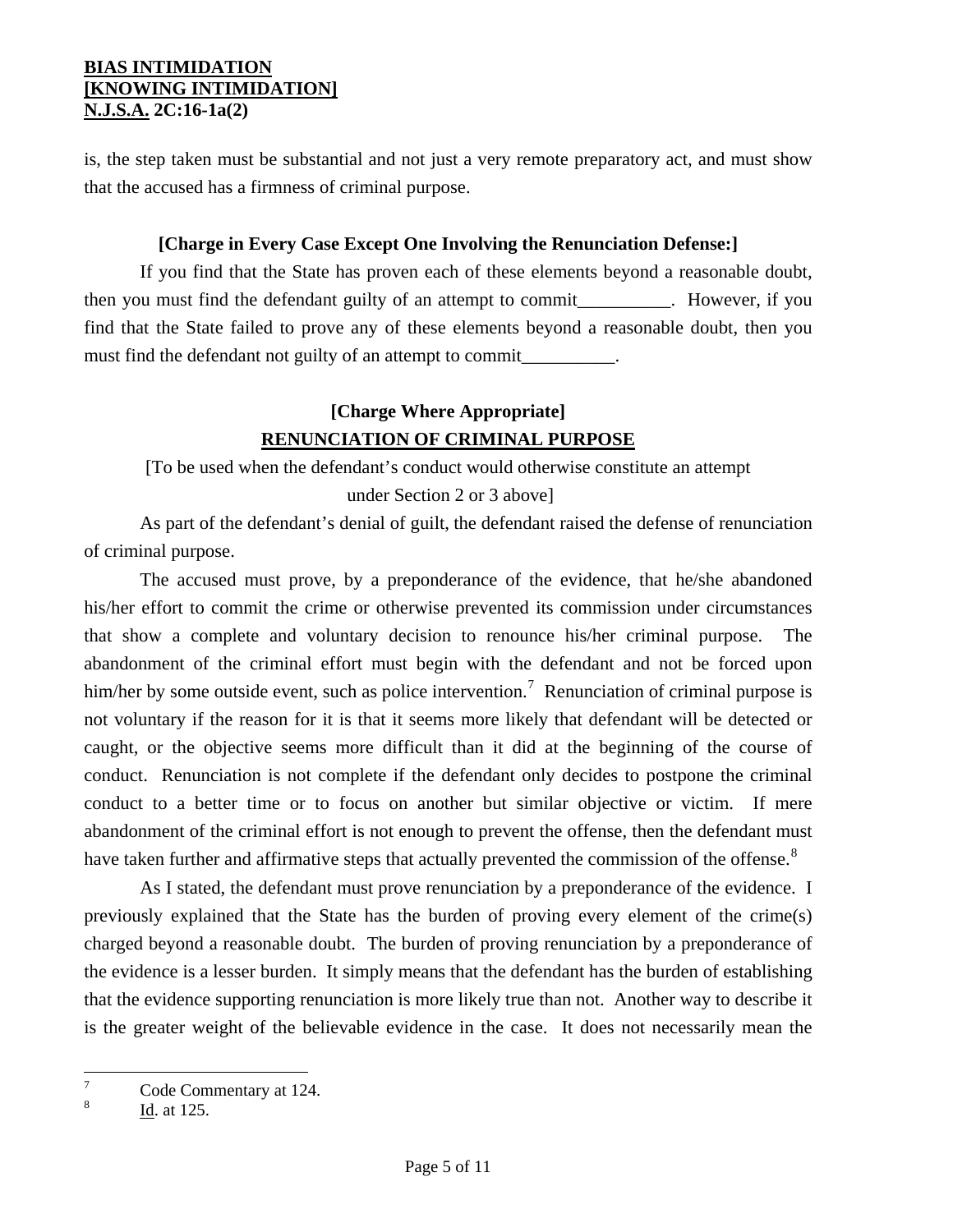evidence of the greater number of witnesses, but rather, the evidence that carries the greater convincing power in your minds. I remind you, however, that the burden of proving every element of the attempt to commit as I have previously defined it is always on the State and never on the defendant.

 If you find that the State has failed to prove any one of these elements beyond a reasonable doubt, then you must find the defendant not guilty of an attempt to commit example of the State has proven each of these elements beyond a commit reasonable doubt, but that the defendant has established by a preponderance of the evidence that he/she renounced his/her criminal purpose, then you must find the defendant not guilty. However, if you find that the State has proven each of these elements beyond a reasonable doubt and the defendant has failed to establish renunciation by a preponderance of the evidence, then you must find the defendant guilty.

**[OR]** 

**Revised 6/19/95** 

# **CONSPIRACY (N.J.S.A. 2C:5-2)**

Under the  $\qquad \qquad \qquad \qquad \qquad \qquad \text{count of the indictment the defendant(s) is (are) charged with the\n}$ crime of conspiracy to commit \_\_\_\_\_\_\_\_\_\_\_\_\_. N.J.S.A. 2C:5-2 provides as follows:

> A person is guilty of conspiracy with another person or persons to commit a crime if with the purpose of promoting or facilitating its commission he:

#### **(SELECT APPROPRIATE SECTION)**

- (1) Agrees with such other person or persons that they or one or more of them will engage in conduct which constitutes such crime or an attempt or solicitation to commit such crime; or
- (2) Agrees to aid such other person or persons in the planning or commission of such crime or of an attempt or solicitation to commit such crime.

 A conspiracy to commit the crime of \_\_\_\_\_\_\_\_\_\_\_\_\_\_\_\_is a crime in itself separate and distinct from the crime of \_\_\_\_\_\_\_\_\_\_\_\_\_. In other words, a defendant may be found guilty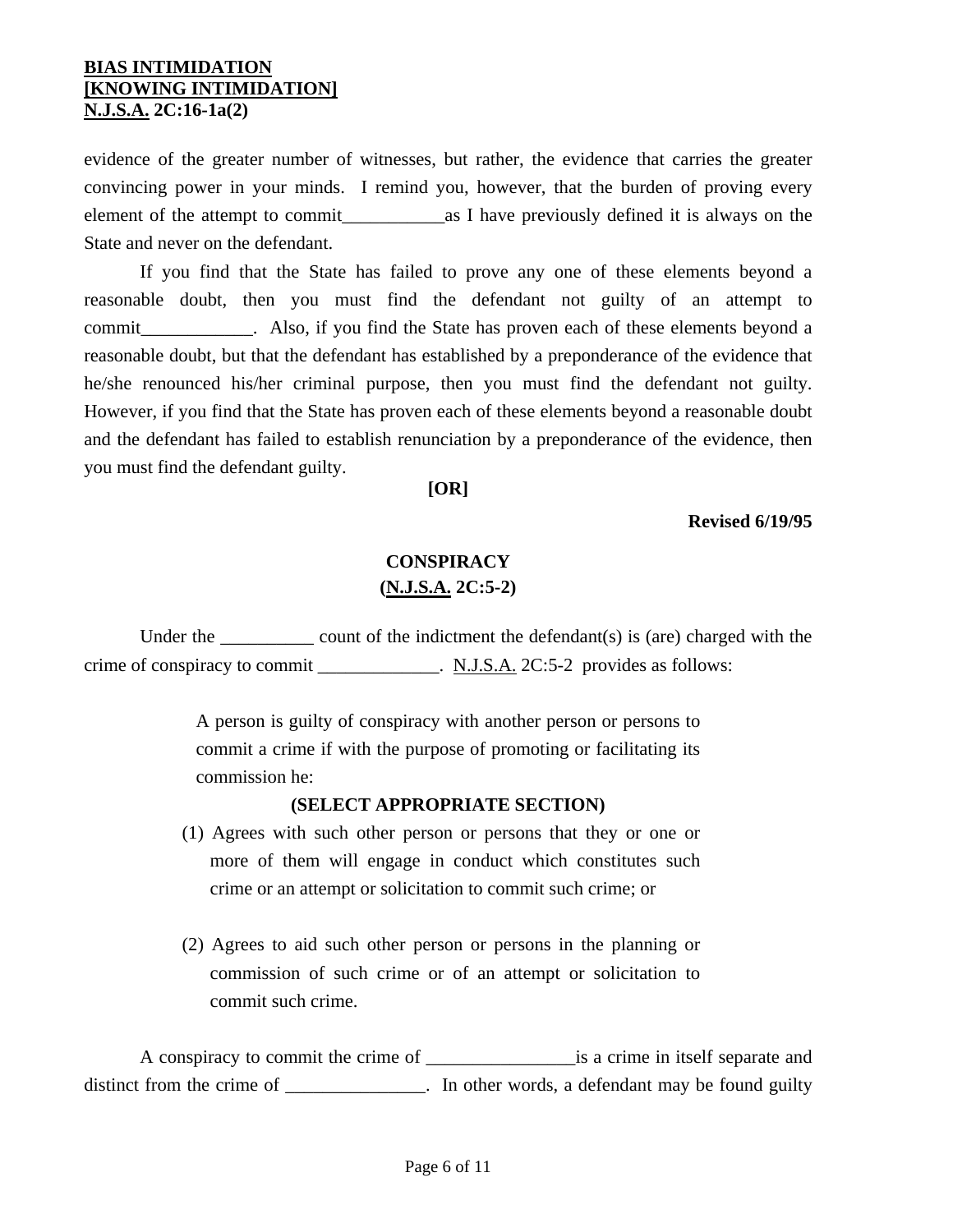of the crime of conspiracy regardless of whether that defendant is guilty or not guilty of the crime of \_\_\_\_\_\_\_\_\_\_\_\_\_\_\_\_\_\_\_\_\_.

 In order for you to find a defendant guilty of the crime of conspiracy, the State must prove beyond a reasonable doubt the following elements:

> (1) That the defendant agreed with another person or persons that they or one or more of them would engage in conduct which constitutes a crime or an attempt or solicitation to commit such crime;

## **OR**

That the defendant agreed to aid another person or persons in the planning or commission of a crime or of an attempt or solicitation to commit such crime.

(2) That the defendant's purpose was to promote or facilitate the commission of the crime of (Identify substantive offense).

 A person acts purposely with respect to the nature of his/her conduct or a result thereof, if it is his/her conscious object to engage in conduct of that nature or cause such a result. A person acts purposely with respect to attendant circumstances if he/she is aware of the existence of such circumstances or he/she believes or hopes that they exist.

# **(CHARGE THE FOLLOWING FOR CRIMES OF THE THIRD AND FOURTH DEGREE)[9](#page-4-1)**

(3) That the defendant or a person with whom he/she conspired did an overt act in pursuance of the conspiracy. An overt act is any act in pursuance of the conspiracy.<sup>[10](#page-6-0)</sup>

 In order to find a defendant guilty of the crime of conspiracy, the State does not have to prove that he/she actually committed the crime of (Identify substantive offense). However, to decide whether the State has proven the crime of conspiracy you must understand what constitutes the crime of  $\cdot$ 

## **(IF NOT PREVIOUSLY STATED GIVE MODEL CHARGE FOR THE UNDERLYING OFFENSE)**

<span id="page-6-1"></span><sup>-&</sup>lt;br>9  $\frac{See}{10}$  See State v. Carbone, 10 N.J. 329 (1952).

<span id="page-6-0"></span>Under N.J.S.A. 2C:2-1(b) an omission may under certain circumstances constitute an act.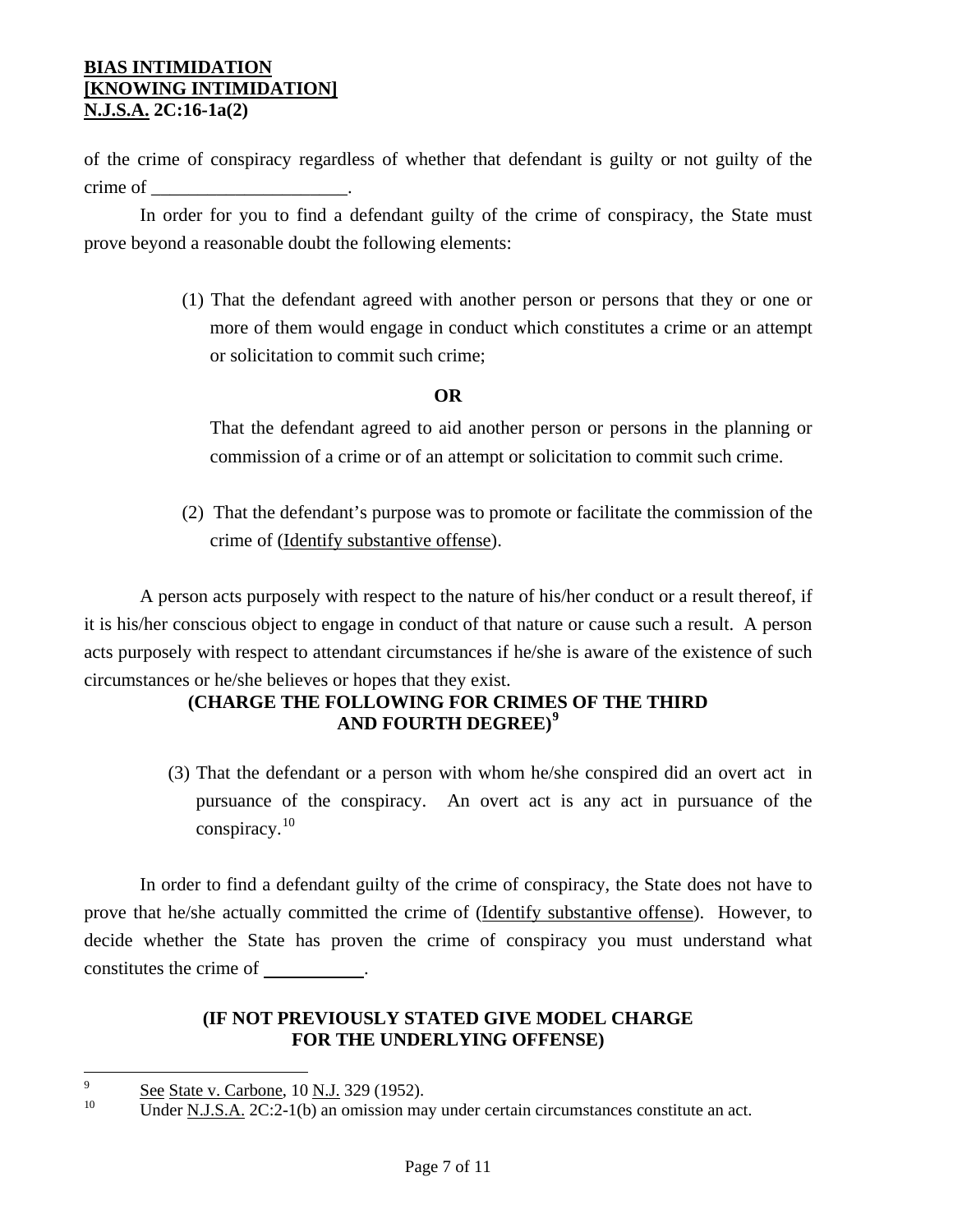A conspiracy may be proven by direct or circumstantial evidence. It is not essential that there be direct contact among all of the conspirators or that they enter the agreement at the same time.

 If the defendant is aware that any person he/she conspired with also conspired with others to commit the same crime, the defendant is guilty of conspiring with the others. He/She need not be aware of their identity.

 Mere association, acquaintance, or family relationship with an alleged conspirator is not enough to establish a defendant's guilt of conspiracy. Nor is mere awareness of the conspiracy. Nor would it be sufficient for the State to prove only that the defendant met with others, or that they discussed names and interests in common. However, any of these factors, if present, may be taken into consideration along with all other relevant evidence in your deliberations.

 You have to decide whether the defendant's purpose was that he/she or a person with whom he/she was conspiring would commit the crime of \_\_\_\_\_\_\_\_\_\_\_\_\_\_\_. For him/her to be found guilty of conspiracy, the State has to prove beyond a reasonable doubt that when he/she agreed it was his/her conscious object or purpose to promote or make it easier to commit the crime(s) or (Identify substantive offense).

 The nature of the purpose with which the defendant acted is a question of fact for you the jury to decide. Purpose is a condition of the mind which cannot be seen and can only be determined by inferences from conduct, words or acts. It is not necessary for the State to produce a witness or witnesses who could testify that the defendant stated, for example, that he/she acted with a specific purpose. It is within your power to find that proof of purpose has been furnished beyond a reasonable doubt by inferences which may arise from the nature of the acts and the surrounding circumstances.

It also makes no difference what the person or persons with whom the defendant actually conspired had in mind, so long as the defendant believed that he/she was furthering the commission of the crime of \_\_\_\_\_\_\_\_\_\_\_\_\_\_\_\_\_\_\_\_\_\_\_\_\_\_\_\_.

## **(CHARGE THE FOLLOWING ONLY FOR THOSE CRIMES FOR WHICH IT IS NECESSARY TO PROVE OVERT ACTS, NAMELY ALL THIRD AND FOURTH DEGREE CRIMES)**

 I have already explained that to find the defendant guilty of conspiracy you have to be convinced beyond a reasonable doubt that he/she agreed with somebody in the manner and with the purpose I described. In addition, for this type of conspiracy, one of the conspirators must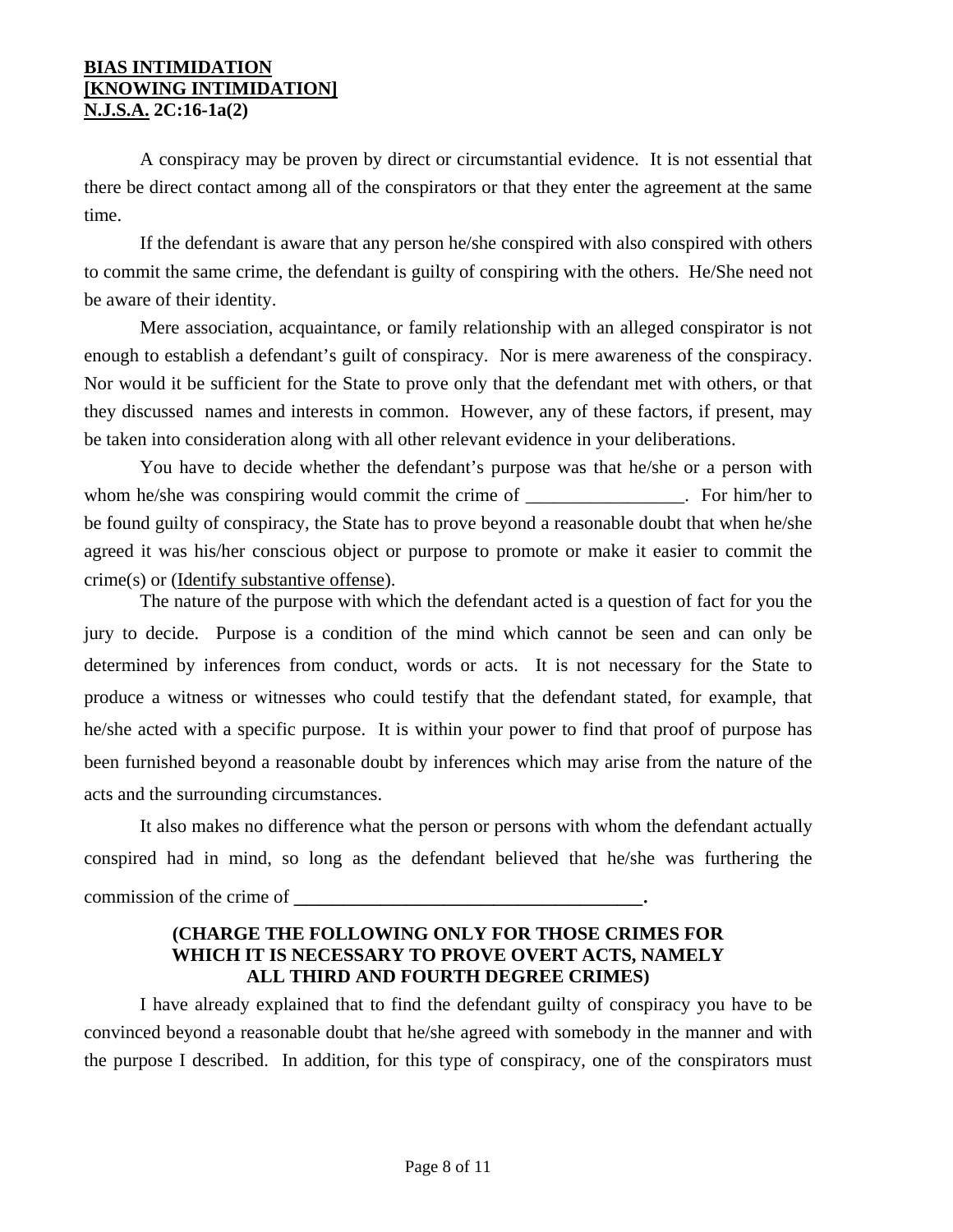have done at least one overt act in furtherance of the conspiracy, that is, any act directed toward the objective of committing the crime of (<u>Identify substantive offense</u>).<sup>[11](#page-6-1)</sup>

 The State is not required to prove an overt act by every conspirator. The State is only obligated to prove one overt act by any conspirator.

## **WHERE APPLICABLE, SET FORTH THE OVERT ACTS IN EVIDENCE.**

 In order to convict you have to be satisfied beyond a reasonable doubt that the State has proven an overt act by a conspirator in furtherance of the conspiracy.<sup>[12](#page-8-0)</sup>

In summary, the State must prove the following elements:

(1) That the defendant agreed with another person or persons that they or one or more of them would engage in conduct which constitutes a crime or an attempt or solicitation to commit such crime;

#### **OR**

That the defendant agreed to aid another person or persons in the planning or commission of a crime or of an attempt or solicitation to commit a crime.

(2) That defendant's purpose was to promote or facilitate the commission of the crime of

#### **(CHARGE THIRD ELEMENT BELOW - ONLY FOR CRIMES OF THE THIRD AND FOURTH DEGREE)**

(3) That defendant or a person with whom he/she conspired did an overt act in pursuance of the conspiracy.

 If, after consideration of all the evidence you are convinced beyond a reasonable doubt that the State has proven all of these elements, then you must find the defendant guilty of the crime of conspiracy. On the other hand, if you find that the State has failed to prove to your satisfaction beyond a reasonable doubt any one or more of these elements, then you must find the defendant not guilty of the crime of conspiracy.

## **[CHARGE THE FOLLOWING PARAGRAPH WHEN APPROPRIATE]**

<span id="page-8-1"></span> $11$ 11 If attempt or conspiracy has already been charged to the jury go to "[Resumption of Main Charge]."

<span id="page-8-0"></span>Where appropriate charge Conspiracy-Renunciation (N.J.S.A. 2C:5-2e) - See Model Charge.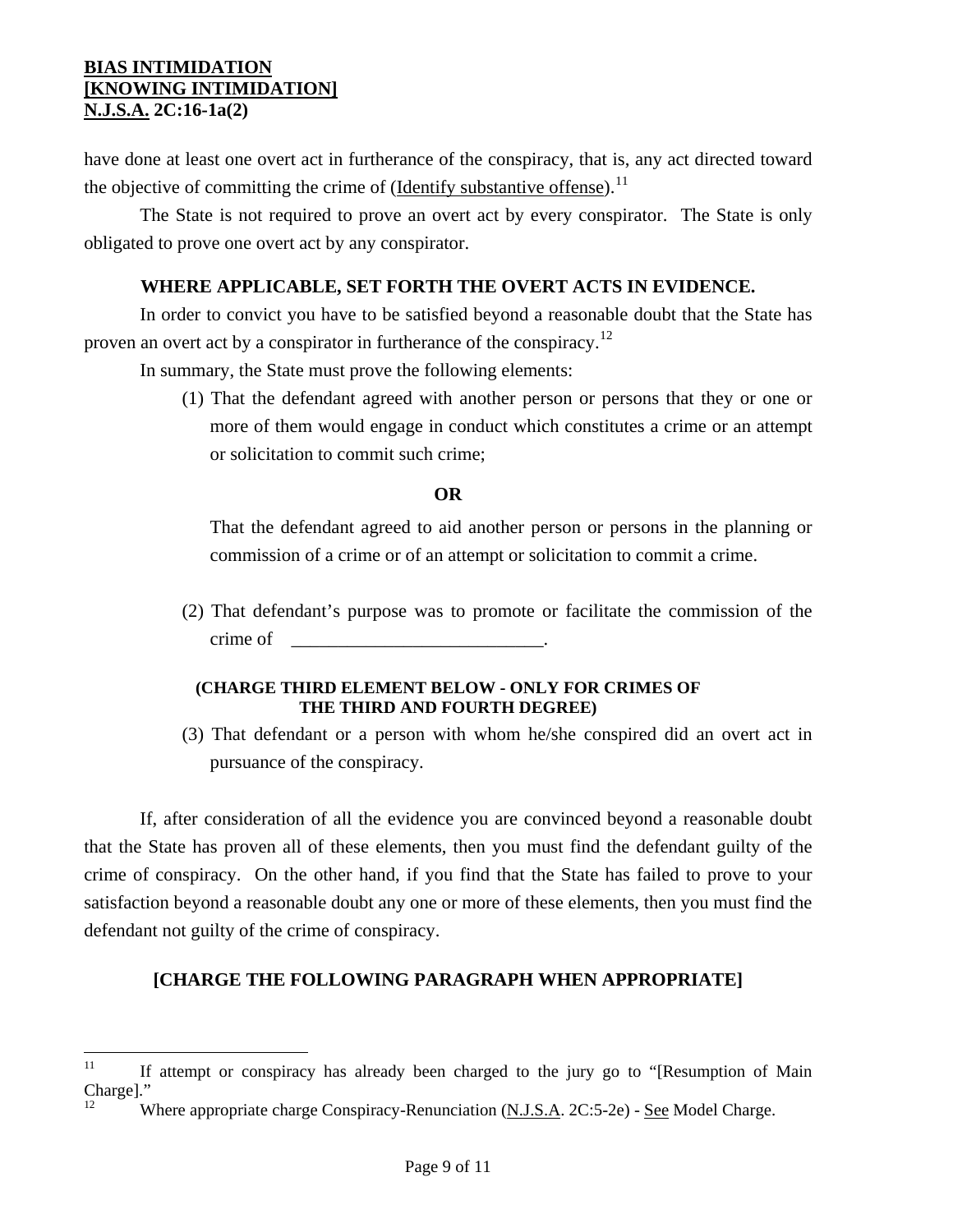Each offense and each defendant in this indictment should be considered by you separately. The fact that you may find a particular defendant guilty or not guilty of a particular crime should not control your verdict as to any other offense charged against that defendant, and it should not control your verdict as to the charges against any other defendant.

#### **[RESUMPTION OF MAIN CHARGE]**

 The second element that the State must prove beyond a reasonable doubt is that the **(defendant)** knew that the conduct constituting the **SPECIFY OFFENSE** would cause an individual or group of individuals to be intimidated because of **[CHOOSE APPROPRIATE CATEGORY]** the victim's race, color, religion, gender, disability, sexual orientation, gender identity or expression, national origin, or ethnicity. To "intimidate" means to put another person in fear. **[CHARGE IF APPROPRIATE]:** When the actual victim is one other than the intended victim, it is immaterial that the actual victim was not the intended victim.[13](#page-8-1)

## **[IF THE CATEGORY INCLUDES "DISABILITY", ADD]**

"Disability" means physical disability, infirmity, malformation or disfigurement which is caused by bodily injury, birth defect or illness including epilepsy and other seizure disorders, and which shall include, but not be limited to, any degree of paralysis, amputation, lack of physical coordination, blindness or visual impediment, deafness or hearing impediment, muteness or speech impediment or physical reliance on a service or guide dog, wheelchair, or other remedial appliance or device, or any mental psychological, or developmental disability, including autism spectrum disorders, resulting from anatomical, psychological, physiological or neurological conditions which prevents the normal exercise of any bodily or mental functions or is demonstrable, medically or psychologically, by accepted clinical or laboratory diagnostic techniques. "Disability" shall also mean AIDS or HIV infection.<sup>[14](#page-9-0)</sup>

## **[IF THE CATEGORY INCLUDES "GENDER IDENTITY OR EXPRESSION," ADD]**

"Gender identity or expression" means having or being perceived as having a gender related identity or expression whether or not stereotypically associated with a person's assigned sex at birth.<sup>[15](#page-9-1)</sup>

<sup>13</sup>  $\frac{13}{14}$  See N.J.S.A. 2C:2-3d.

<span id="page-9-0"></span> $\frac{14}{15}$  See State v. Dixon, 396 N.J. Super. 329 (App. Div. 2007). See also N.J.S.A. 10:5-5q.

<span id="page-9-1"></span>See N.J.S.A. 2C:16-1g.